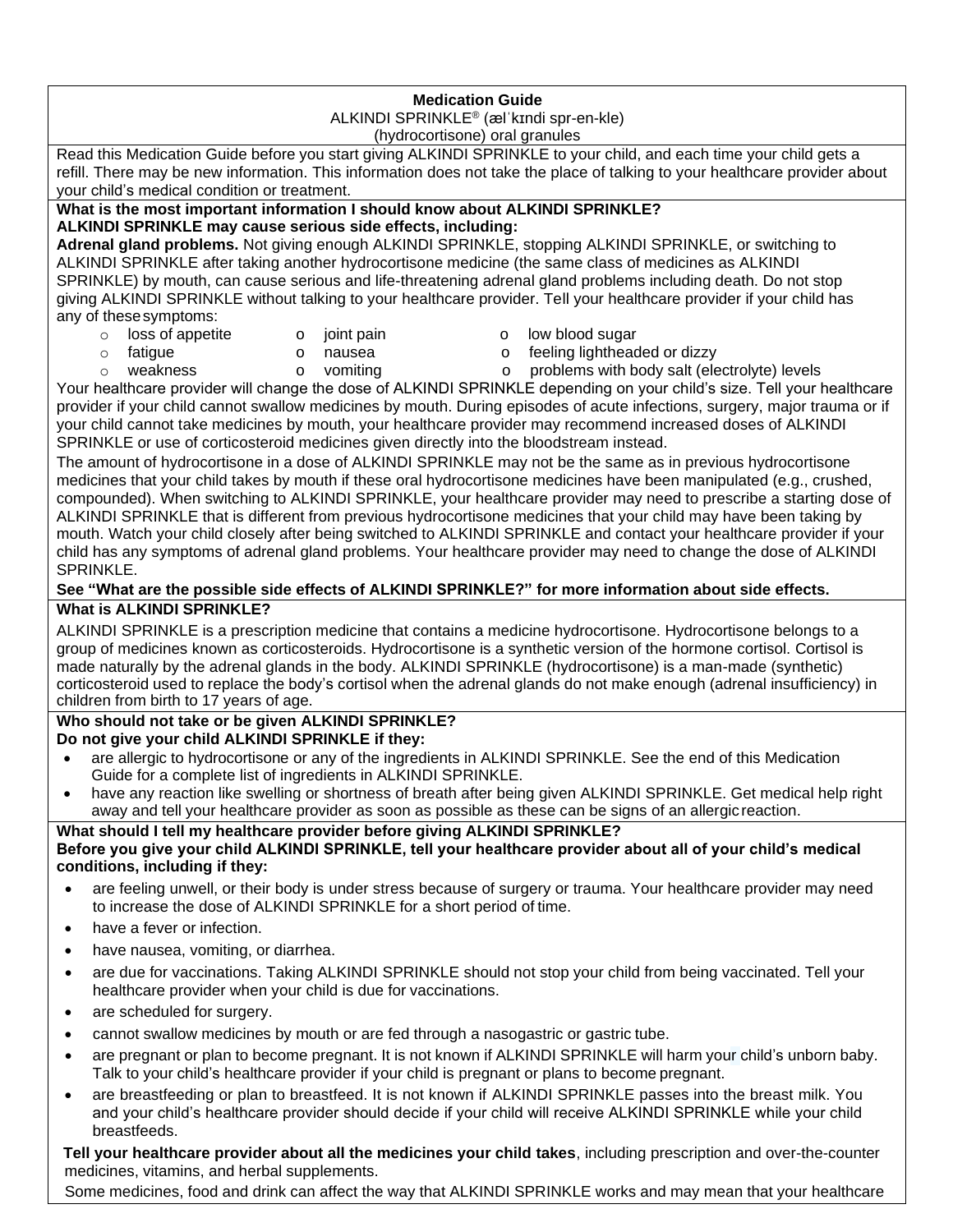provider needs to change your child's dose of ALKINDI SPRINKLE.

## **Especially tell your healthcare provider if your child:**

- takes medicines used to treat fungal infections such as itraconazole, posaconazole, and voriconazole.
- takes medicines used to treat bacterial infections such as rifampicin, rifabutin, erythromycin, andclarithromycin.
- takes medicines used to treat human immunodeficiency virus (HIV) infection and AIDS such as ritonavir, efavirenz, and nevirapine.
- takes seizure medicines such as phenytoin, carbamazepine, oxcarbazepine, phenobarbital, and primidone.
- takes estrogen.
- takes warfarin.
- takes nonsteroidal anti-inflammatory medicines such as aspirin, ibuprofen.
- takes cyclosporine.
- takes diabetes medicines.
- drinks grapefruit juice.

Know the medicines your child takes. Keep a list of them to show your healthcare provider and pharmacist when your child gets a new medicine.

## **How should I give ALKINDI SPRINKLE?**

- See the detailed Instructions for Use that comes with your ALKINDI SPRINKLE for information on how to give a dose of ALKINDI SPRINKLE the right way.
- Give ALKINDI SPRINKLE exactly as prescribed by your healthcare provider.
- **Do not** stop giving ALKINDI SPRINKLE without talking to your healthcare provider. See "**What is the most important information I should know about ALKINDI SPRINKLE?"**
- **Do not** let your child chew or crush the granules. **Do not** let your child swallow the capsule.
- **Do not** let the capsules get wet as this may make some of the granules stick to the capsule.
- Your child may sometimes pass the ALKINDI SPRINKLE granules in their stools (bowel movement). It does not mean that ALKINDI SPRINKLE is not working. **Do not** give your child another dose of ALKINDISPRINKLE.
- ALKINDI SPRINKLE granules should not be given through a nasogastric tube because the granules may block the tube.
- If your child takes too much ALKINDI SPRINKLE, call your healthcare provider right away or go to the nearest emergency room.

## **What are the possible side effects of ALKINDI SPRINKLE?**

- **ALKINDI SPRINKLE may cause serious side effects, including:**
- **See "What is the most important information I should know about ALKINDI SPRINKLE?"**
- **Infections.** Taking too much ALKINDI SPRINKLE can increase risk of infections. Tell your healthcare provider if your child has any of these symptoms:
	-
	- o fever **o stomach area (abdominal)** pain
	- o cough o diarrhea
	- o flu-like symptoms
- **Slowed growth in children.** Taking too much ALKINDI SPRINKLE and taking it for long periods of time can affect your child's growth. Tell your healthcare provider if you are worried about your child's growth. Your healthcare provider will change the dose depending on your child's size.
- **Cushing's syndrome.** Taking too much ALKINDI SPRINKLE and taking it for long periods of time can cause Cushing's syndrome. Tell your healthcare provider if your child has any of these symptoms:

| O | high blood             |       | swelling           | muscle             |          | feeling                  |
|---|------------------------|-------|--------------------|--------------------|----------|--------------------------|
|   | high blood<br>pressure |       | bruising<br>easilv | red. round<br>face |          | depressed<br>mood swings |
|   |                        | sugar |                    |                    | weakness |                          |

- **Weak, brittle, or soft bones.** ALKINDI SPRINKLE can affect your child's bones. Your healthcare provider will change the dose depending on your child's size and will monitor your child's growth and bones.
- **Changes in behavior.** Your child's behavior may change after starting or during treatment with ALKINDI SPRINKLE. Tell your healthcare provider right away if your child develops any changes inbehavior including:
	- o strong feelings of happiness and excitement.
	- o overexcited and overactivity.
	- o loss of contact with reality, with feelings that are not real, and mental confusion.
	- o depression.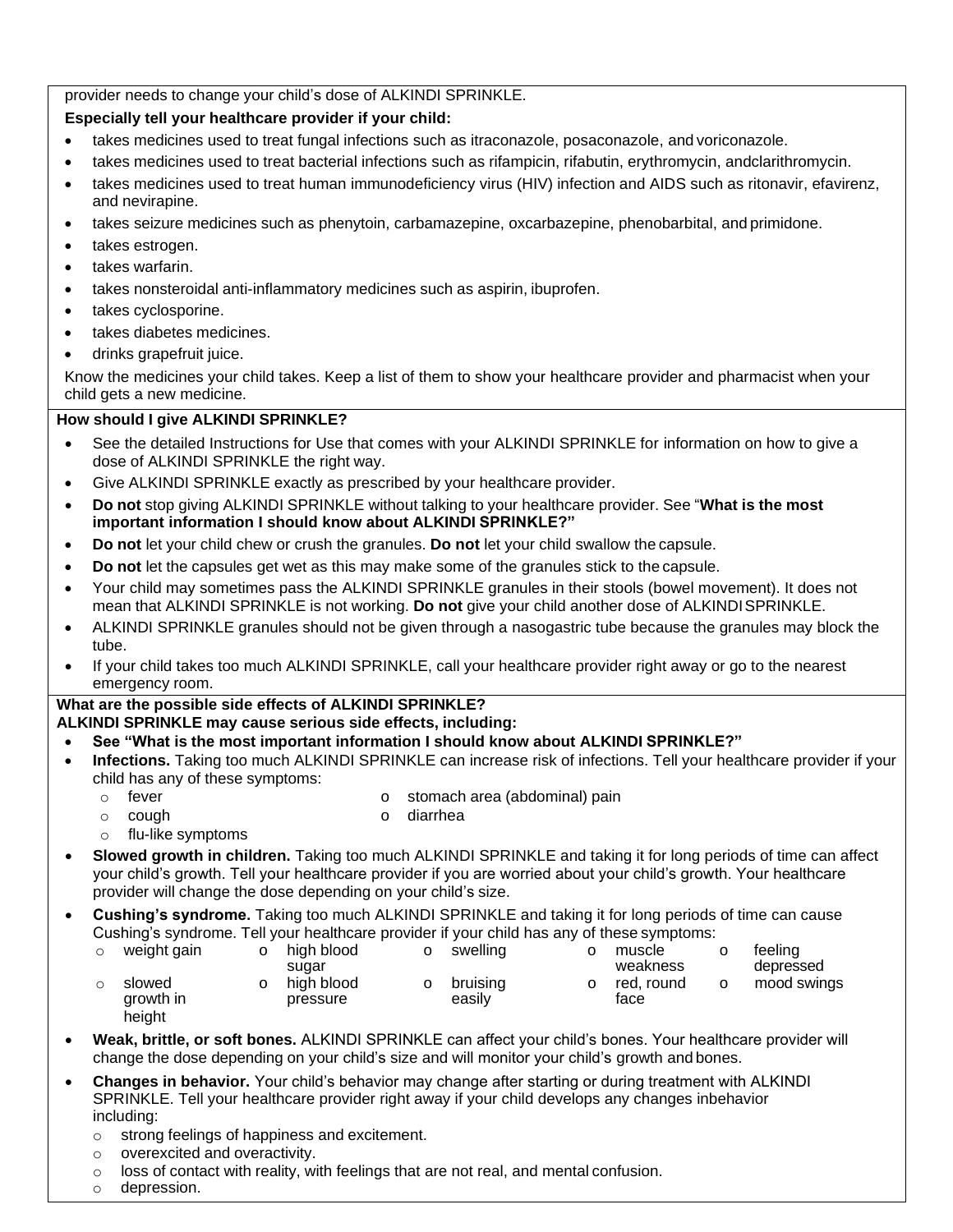- **Vision problems.** Tell your healthcare provider if your child develops blurred vision or other vision problems during treatment with ALKINDI SPRINKLE. Your healthcare provider may have your child see an eye doctor.
- **Gastrointestinal problems.** ALKINDI SPRINKLE can affect your child's stomach or intestine. Tell your healthcare provider if your child has gastrointestinal illnesses such as stomach or intestinal ulcers, infections, or gastrointestinal surgery.

**The most common side effects of ALKINDI SPRINKLE include:**

- - fluid retention **•** change in blood sugar (glucose) increase in blood pressure
	- behavioral and mood changes tolerance • increased appetite and weight gain

These are not all the possible side effects of ALKINDI SPRINKLE. Call your doctor for medical advice about side effects. You may report side effects to FDA at 1-800-FDA-1088.

## **How should I store ALKINDI SPRINKLE?**

- Store ALKINDI SPRINKLE at room temperature between 68°F to 77°F (20°C to 25°C).
- Store in the original bottle to protect from light.
- After the bottle has been opened, use the ALKINDI SPRINKLE capsules within 60 days.

## **Keep ALKINDI SPRINKLE and all medicines out of the reach of children.**

## **General information about the safe and effective use of ALKINDI SPRINKLE.**

Medicines are sometimes prescribed for purposes other than those listed in a Medication Guide. Do not use ALKINDI SPRINKLE for a condition for which it was not prescribed. Do not give ALKINDI SPRINKLE to other people, even if they have the same symptoms that you have. It may harm them. You can ask your pharmacist or healthcare provider for information about ALKINDI SPRINKLE that is written for health professionals.

**What are the ingredients in ALKINDI SPRINKLE?**

**Active ingredient:** hydrocortisone

#### **Inactive ingredients:**

granules: microcrystalline cellulose, hypromellose, magnesium stearate, ethyl cellulose.

capsule: hypromellose

printing ink: shellac, propylene glycol, concentrated ammonia solution.

ALKINDI SPRINKLE is manufactured for Eton Pharmaceuticals, Inc. by Glatt Pharmaceutical Services GmbH & Co. KG Werner-Glatt-Strasse 1, Binzen, Baden-Wuerttemberg, 79589, Germany

- ALKINDI**®** is a registered trademark of Diurnal Limited.
- ALKINDI is covered by the following US patents: 9,649,280; 9,675,559; 9,717,740; and other patents in other countries internationally. For more information, go to

[www.alkindisprinkle.com](http://www.alkindisprinkle.com/) or call **1-833-343-2500**.

This Medication Guide has been approved by the U.S. Food and Drug Administration **Revised: 02/2022 Revised: 02/2022**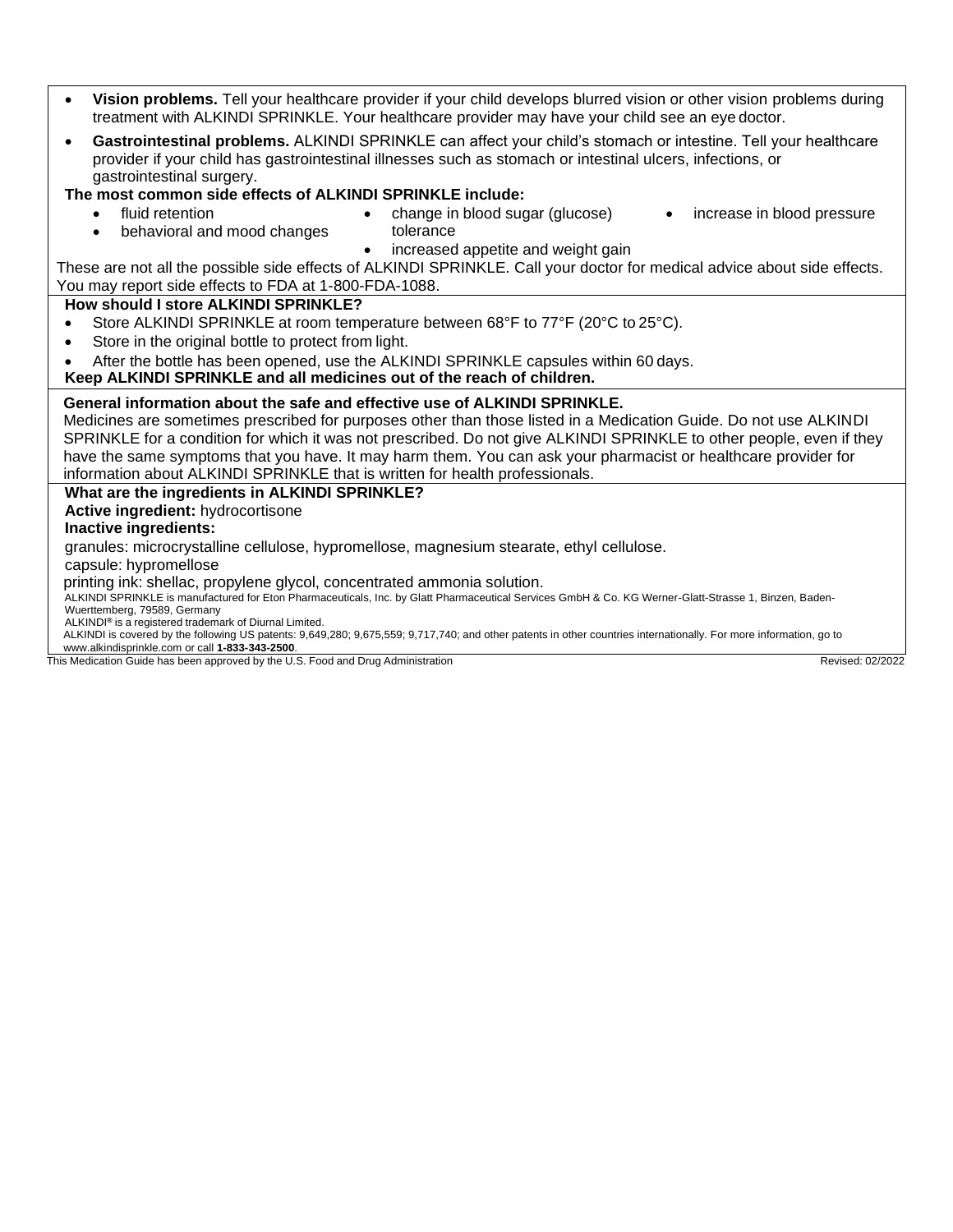## **Instructions for Use**

#### **ALKINDI SPRINKLE® (ælˈkɪndi spr-en-kle) (hydrocortisone) oral granules**

Read this Instructions for Use before you start using ALKINDI SPRINKLE, and each time you get a refill. There may be new information. This information does not take the place of talking to your healthcare provider about your child's medical condition or treatment.

#### **Important information you need to know before giving ALKINDI SPRINKLE**

- ALKINDI SPRINKLE comes in a capsule that **must** be opened before use.
- **Do not** let your child swallow the capsule. Small children may choke.
- **Do not** let your child chew or crush the granules in the capsule.
- **Do not** let the capsules get wet as this may make some of the granules stick to the capsule**.**
- Your healthcare provider will decide the right dose of ALKINDI SPRINKLE for your child. Follow your healthcare provider's instructions for the dose of ALKINDI SPRINKLE to give your child.
- Ask your healthcare provider or pharmacist if you are not sure how to prepare or give the prescribed dose of ALKINDI SPRINKLE to your child.
- Your child may sometimes pass the ALKINDI SPRINKLE granules in their stools (bowel movement). It does not mean that ALKINDI SPRINKLE is not working. **Do not** give your child another dose of ALKINDI SPRINKLE.

#### **Supplies needed to give ALKINDI SPRINKLE:**

- ALKINDI SPRINKLE capsule(s) for prescribed dose
- 1 spoon
- soft food such as yogurt or pureed fruit **or** sip of fluids such as water, milk, breastmilk orformula

#### **Preparing and giving ALKINDI SPRINKLE:**

**Step 1:** Check the expiration date on the ALKINDI SPRINKLE bottle. **Do not** use ALKINDI SPRINKLE after the expiration date on the bottle has passed.

**Step 2:** Remove the prescribed dose of ALKINDI SPRINKLE capsules from the bottle.

**Step 3:** Hold and Tap



Hold the capsule with the writing at the top. Tap the capsule to make sure the granules fall to the bottom.

**Step 4:** Squeeze



Gently squeeze the bottom of the capsule to loosen the top of the capsule from the bottom.

**Step 5:** Twist



Carefully twist off the top of the capsule.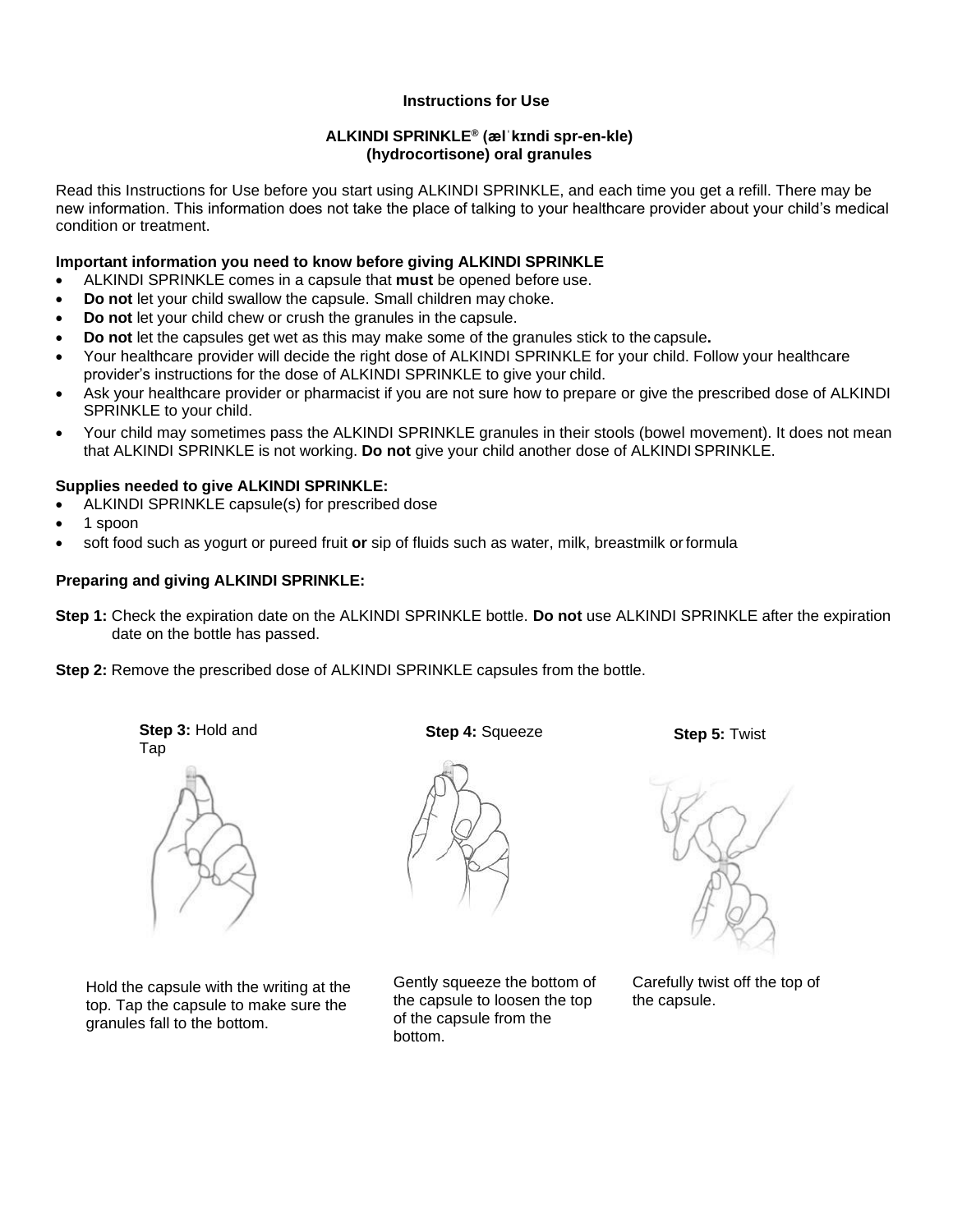### **Step 6: Giving ALKINDI SPRINKLE**

ALKINDI SPRINKLE can be given (a) with food onto a spoon, (b) without food onto a spoon, or (c) directly into the child's mouth.

**Do not** add the granules to a fluid before giving ALKINDI SPRINKLE because it can result in less than the full dose given and it may leave a bitter taste in the mouth.

- 
- 
- (a) With food onto a spoon (b) Without food onto a spoon (c) Directly onto the child's tongue



Pour **all** granules from each capsule directly onto a spoonful of cold or room temperature soft food (such as yogurt or fruit puree) and give right away.



Pour **all** granules directly onto a spoon and place them in the child's mouth.



Pour **all** granules that make up the prescribed dose directly onto the child's tongue.

Tap the capsule to make sure all granules are removed.

The ALKINDI SPRINKLE granules should be given and swallowed within 5 minutes to avoid a bitter taste.

#### **Step 7: Give Fluids**

After giving ALKINDI SPRINKLE, give a sip of fluids such as water, milk, breastmilk or formula right away to make sure all granules are swallowed.

#### **Throwing Away (disposal of) ALKINDI SPRINKLE:**

Ask your pharmacist how to throw away medicines you no longer use.

#### **How should I store ALKINDI SPRINKLE?**

- Store ALKINDI SPRINKLE at room temperature between 68°F to 77°F (20°C to 25°C).
- Store in the original bottle to protect from light.
- After the bottle has been opened, use the ALKINDI SPRINKLE capsules within 60 days.

#### **Keep ALKINDI and all medicines out of the reach of children.**

ALKINDI SPRINKLE is manufactured for Eton Pharmaceuticals, Inc. by Glatt Pharmaceutical Services GmbH & Co. KG Werner-Glatt-Strasse 1, Binzen, Baden-Wuerttemberg, 79589, Germany.

ALKINDI**®** is a registered trademark of Diurnal Limited.

ALKINDI is covered by the following US patents: 9,649,280; 9,675,559; 9,717,740; and other patents in other countries internationally.